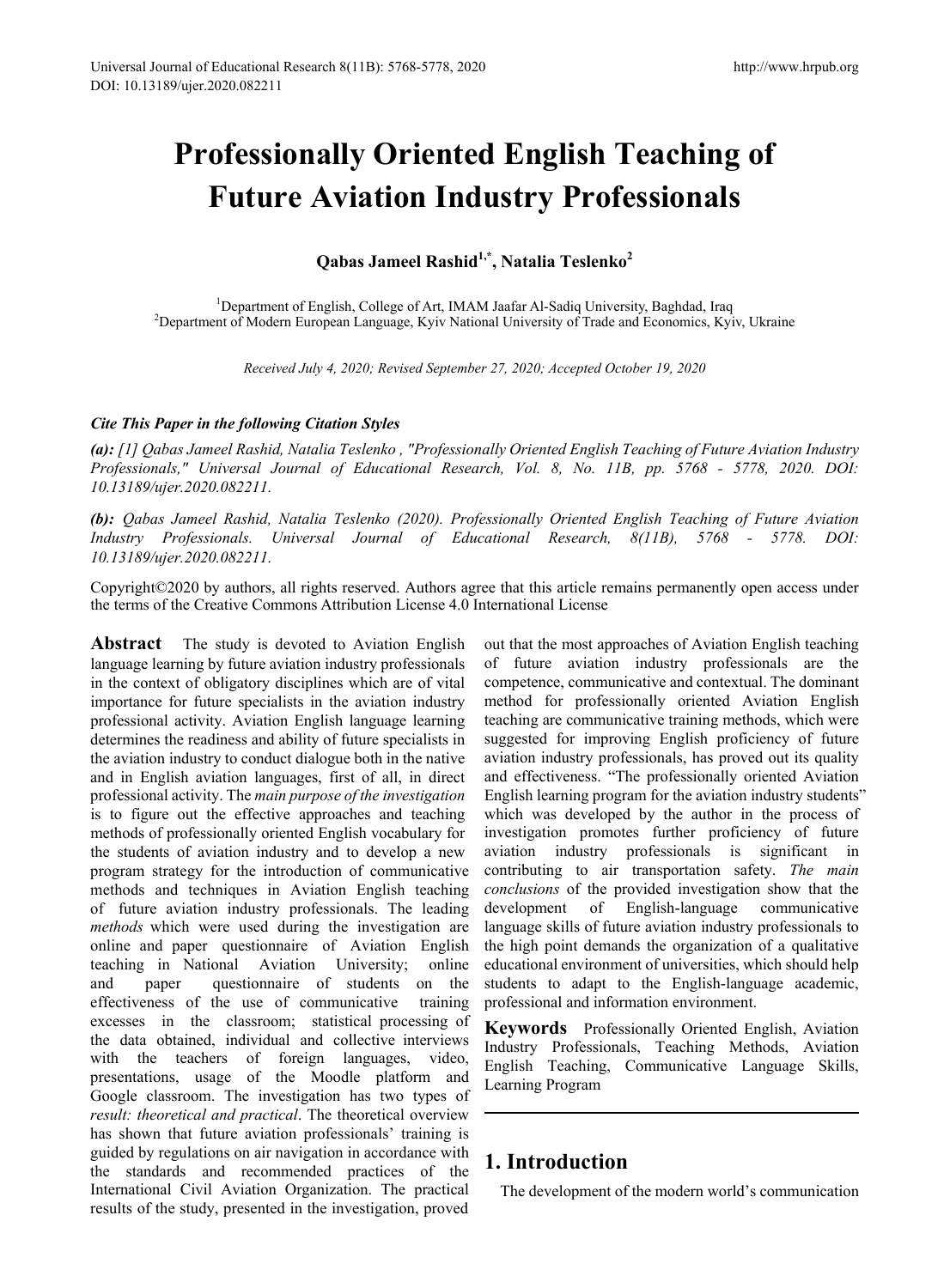and international socio-economic and cultural interrelations provides the increasing of airlines' number in different countries, expanding of air-travelling services that are formed according to different social needs of customers, expanding of destinations and routes etc. Along with the expansion of international communication and cooperation in all spheres of human's life (economics, business, diplomatic relations, education, science, business, travel), air travelling safety is an extremely important aspect in this context, which is determined by a number of factors, including: aircraft technical characteristics; weather conditions; professional competence of pilots, air traffic controllers and support staff (pilots' skills in managing airplanes; ability to evaluate various situations critically in the course of professional activity; in the process of performing their professional duties; communication skills and foreign language competence, etc.). However, the pilot is the most important factor in the list, as safety and comfort of flight depend on his professionalism. According to the regulations of the International Civil Aviation Organization, one of the most important components of aviation pilot's professional proficiency is a thorough knowledge of Aviation English and free communication in English [1]. Therefore, the modern system of English-language professional training for aviation industry professionals is aimed to find out new, effective and scientifically grounded approaches of learning Aviation or professionally oriented English at an advanced level.

### **Professional training**

In the European context, foreign language education and communication language skills of professionals in different industries can be considered in different aspects of professional training. According to the recommendations of the Charter of the Council of Europe on Education for Democratic Citizenship and Human Rights Education of 11 May 2010, "… human competence is not limited to the cognitive component; functional aspects of professional activity (availability of technical skills), interpersonal (social or organizational skills) and ethical values are included in the structure of the concept, but involves foreign communicative language skills as well [2]. As the future training of future aviation professionals is guided by regulations on air navigation in accordance with the standards and recommended practices of the International Civil Aviation Organization [1]; regulatory documents of the European Aviation Safety Agency [3]; Report on the regulatory requirements of the Joint Aviation Authority of Europe [4]; the content of the Chicago Convention on International Civil Aviation [5]; recommendations of the European Commission for the Safety and Improvement of Air Travel [6]. Studying English aviation language is an obligatory requirement for the professional activity of future specialists in the aviation industry, which determines the readiness and ability to conduct dialogue in native

language and in Aviation English language, first of all, in the process of professional activity.

The analysis proves out that there is necessity to develop the methodological approaches, content and methods of professionally oriented Aviation English teaching of the aviation industry professionals, specifying the difficulties and outlining the stages of such training, which has formed the main *purpose* of the investigation presented in this article.

## **Research Questions**

Within the framework of the problem, we must solve the following specific scientific tasks:

- to study effective approaches and teaching methods of professionally oriented English vocabulary for the aviation industry students;
- to describe "The professionally oriented Aviation English learning program for the aviation industry students" and teaching methods for the effective teaching;
- to study the levels of future aviation industry professionals' communicative English-language skills;
- to present an analysis carried out in the context of this investigation, which will reveal actual state of things and will help to develop a new program strategy for the introduction of communicative methods and technics in the teaching of Aviation English of future aviation industry professionals.

### **Tasks and content of work**

To conduct an online and paper questionnaire of future aviation industry professionals on the theme "Aviation English knowledge and communicative skills", which will allow to distinguish the indicators of Aviation English knowledge, apprehension, communicative skills and percentage of students who have high, medium and basic levels.

To conduct an online and paper questionnaire of future aviation industry professionals on the theme "Effectiveness of the communicative training exercises using for Aviation English teaching".

To introduce modern, innovative, professionally oriented Aviation English learning program in the process of aviation industry students' training and further connection of the acquired knowledge in professional application.

# **2. Materials and Methods**

The research is based on an experimental method; measurement tools and procedures of which (specially designed questionnaires) were focused on establishing the influence of gender factors on the formation of future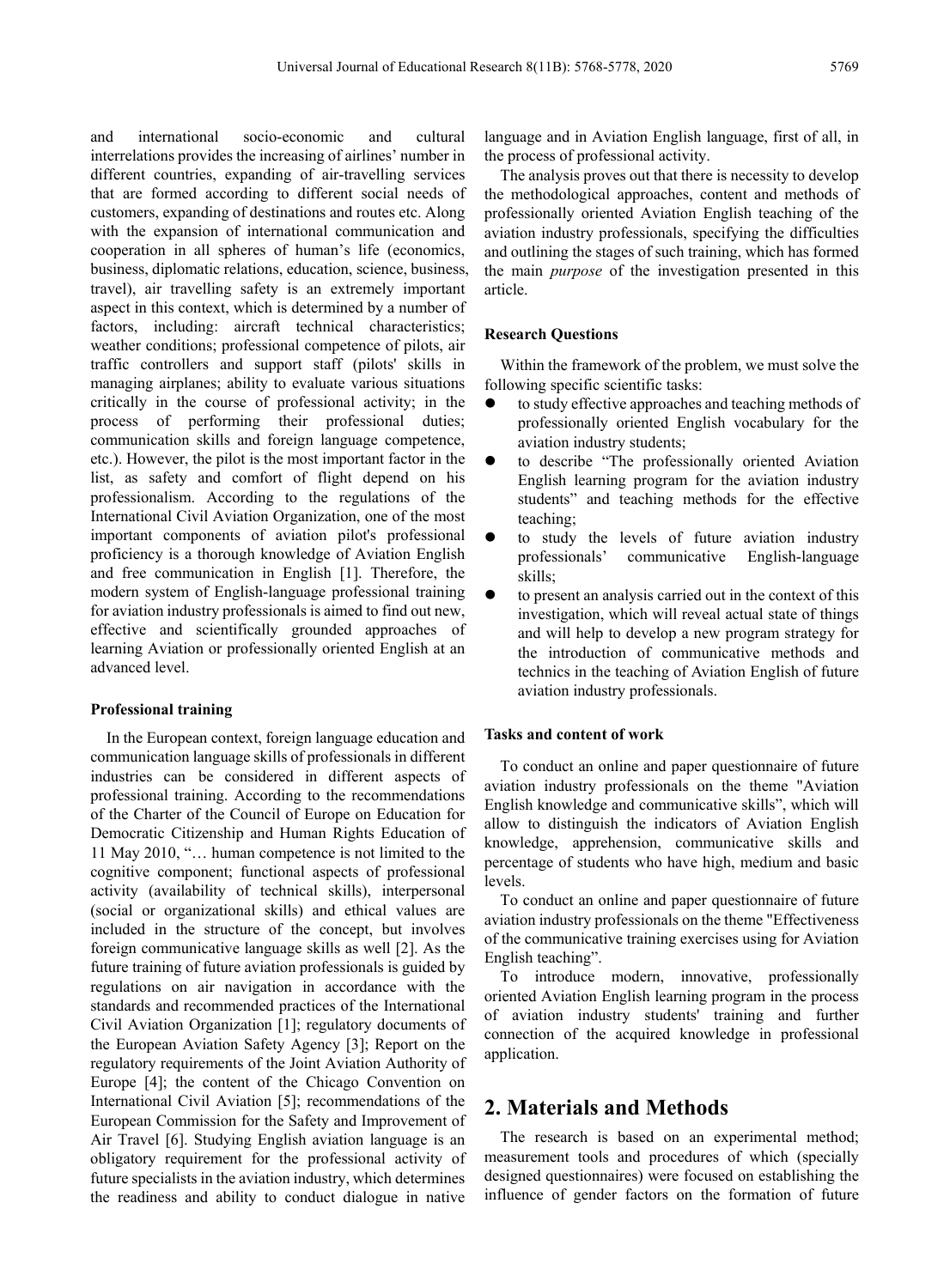profession image among the university students (on the example of future lawyers). Determining and describing the characteristics, selected for the experiment, made it possible to put them uniquely in ordinal scale, to highlight the linear arrangement of objects on some real line, and to make ranking. Factor analysis and variance analysis were used to process and interpret the measurement results. Faculty of Law of National Aviation University became an experimental basis for conducting the sociological research, and the respondents were first-year students majoring in "Law".

The specificity of the suggested research is connected with the introduction of new approaches to the program's content formation and methods of Aviation English teaching, thus the research is based on the latest teaching and learning technologies that include the most influential and dominant scientific opinions and statements presented in the publications from different countries. The problems of vocabulary, grammar and stylistics material for different professional needs and purposes of different professionals were discussed at the Main international congresses of foreign language teachers [7] and forums in the field of education [8] and are presented in the OECD researchers' reports [9]. These are the investigations of creating a new style of Aviation English teaching and learning, changing the algorithm of the educational process participants, the development of psycho-pedagogical support of English language learning, which is based on modern programs' content formation and aids of teaching [10-12].

The current state of research publications in the field of the introduction of new approaches to the program's content formation and methods of Aviation English teaching is taken into consideration. Special attention is drawn to the innovative, motivational and active communicative approach in education, as reflected in the most cited works of such researchers as Liu & Kleinsasser [13], Takacs et al. [14], Mikheeva & Dvoryadkina [15], Ragan [16], Estival & Molesworth [17], Mc Grath [18], Kukovec [19] and others.

For implementation of the research we have used the following *Quantitative research methods*:

- online and paper questionnaire of Aviation English teaching in National Aviation University;
- online and paper questionnaire of students on the effectiveness of the use of communicative training exercises in the classroom;
- statistical processing of the data obtained.

Qualitative research methods:

- individual and collective interviews with foreign language teachers;
- video, presentations, usage of the Moodle platform etc.

# **3. Findings**

## **Conceptual approaches to professionally oriented English teaching aviation industry students**

Developing English proficiency when training future aviation industry professionals is significant in contributing to air transportation safety. Language proficiency does not merely mean knowing vocabulary, grammar rules and norms of pronunciation. It is a complex interaction of a number of skills and abilities, which constitute person's communicative language skills [20]. In this context, the effective approaches for Aviation English teaching should be taken into account, as they influence the *English-language communicative language skills*, which we distinguish as the knowledge of the linguistic and not linguistic rules of communication and the skill to use such knowledge effectively and appropriately in real life situations for the purpose of fulfilling communicative goals [21]. We will delve into the components of *communicative language skills* in the framework introduced by Canale and Swain [22]: *grammatical competence* (this competence includes knowledge of lexical items, rules of morphology, syntax, grammar and phonology); *sociolinguistic competence* (the component of the communicative language skills is made up of sociocultural rules of language use, the knowledge of social rules is essential for producing and apprehension utterances that are appropriate to the context in which language is used); *strategic competence* (this component is made up of verbal and non-verbal communication strategies that may be called into action to compensate for breakdowns in communication); *discourse competence* (the component represents the ability to combine language structures and language functions into a coherent and cohesive text). The Aviation English learning the lexical competence alongside with pronunciation and structure/grammar provides the foundation for fluency and comprehension skills of future aviation industry professionals. The mentioned competencies are further combined to ensure proficiency in interaction.

It is possible to form the English-language communicative language skills with the usage of competence approach, which involves the list of educational competences, is seen as a requirement as a given social standard of education for the student necessary for its further effective functioning in a certain sphere of human activity. Since the acquisition of these competences occurs gradually in the course of learning, the level of competence of the student at different stages of learning will be different [20].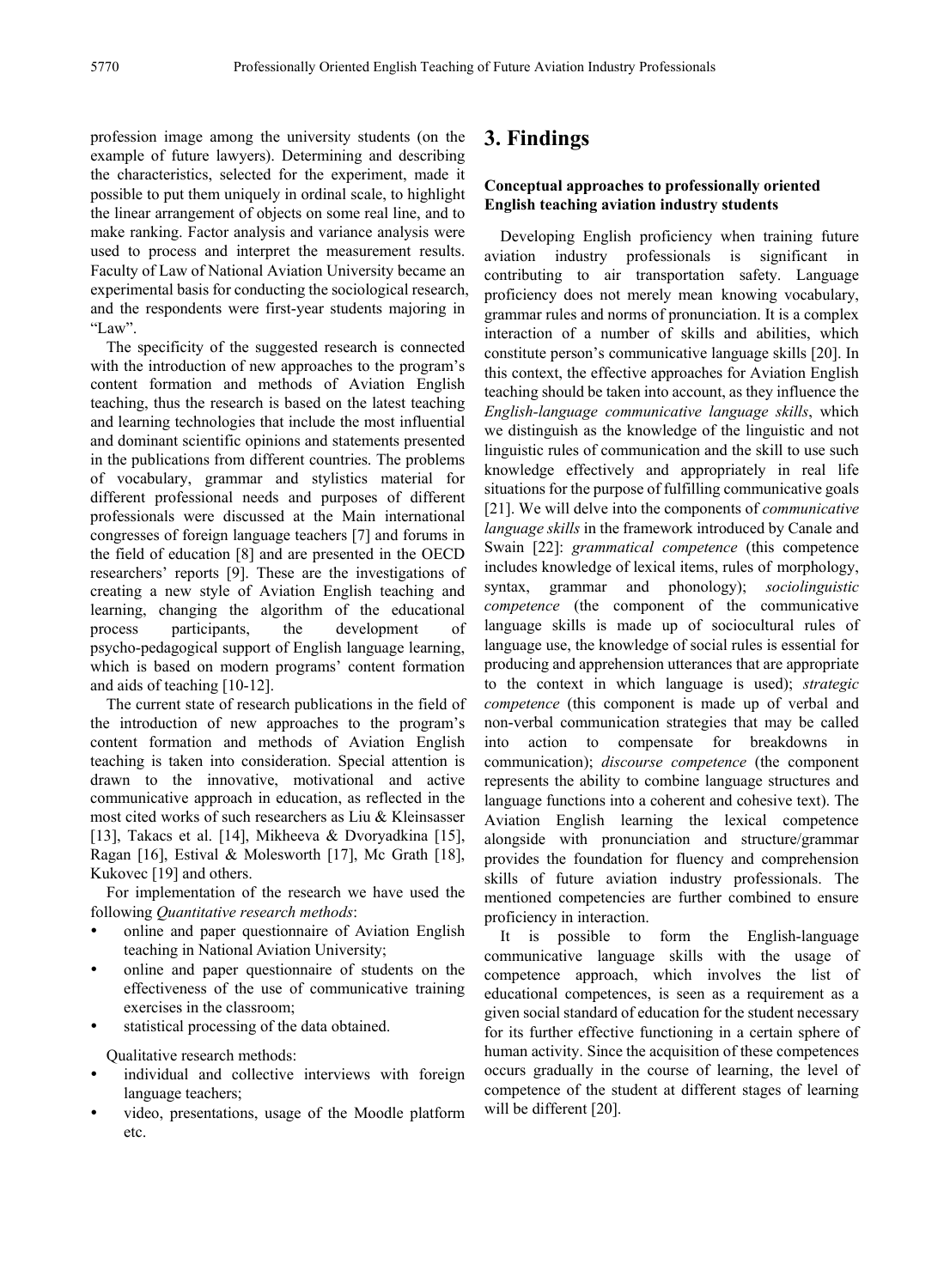When we speak about *English-language communicative language skills,* it is inevitable to ignore the communicative approach in Aviation English teaching process. *Communicative approach* in Aviation English teaching is known as "a view on the components and their justification on the basis of socio- and psycholinguistic vision, recognition that a language being a tool of human communication functions, is acquired and standardized in the normal process of interaction, lives in contacts between people..., the communicative approach includes the selection of learning material, production of the system of exercises, development of the scheme of curricular and extracurricular classes" [23, p. 35]. According to Passov [24], main principles of communicative language teaching methods are the following: speech-intellectual activity, individualization, function-based character, situation-based character and innovation [24].

The process of foreign language studying involves a contextual approach, which is considered by scientists as a conception of teaching and learning that helps teachers relate subject matter content to real world situations and motivates students to make connections between knowledge and its applications to their lives as family members, citizens, and workers and engage in the hard work that learning requires [25]. Thus, in the context of our research it means that future aviation industry professionals know the specificity of the language use and will obtain the extra-linguistics language knowledge.

All the mentioned approaches are characterized by the high level of importance not only from the pedagogical point, but also, they are mentioned and determined as the obligatory approaches in the Guidelines for Aviation English Training Programmes [20].

## **The professionally oriented Aviation English learning program for the aviation industry students**

In the context of the research "*The professionally oriented Aviation English learning program for the aviation industry students"*, five main modules were divided into eleven topics.

The first module consisted of such units as: "Giving orders, making requests and offering to act"; "Giving advice, asking for permission, giving undertakings". The units were aimed at obtaining knowledge about everyday communications between different professionals of aviation industry, as well as the main duties and functions of each person, who works in the air company. The students studied new vocabulary in groups: "dwellings and appliances", "aircraft safety", "airport work and jobs' features", "professional relationships". We were focused on the study of simple tenses (Present and Past Simple), as well as the possibility of communication on everyday topics.

The second module was devoted to two important aspects of modern future aviation industry specialists'

communication: "Providing information about the past, present and future; describing intentions" and "Discussing necessity, capacity, feasibility and possibility". Grammar, future tenses, construction of comparisons and certain groups of phrasal verbs are considered.

In the third module, students learnt topics related to "Managing pilot-controller dialogues", "Managing air traffic sequences", "Managing flight attendant and pilot-controller dialogues between each other and with passengers". The topics also included the problems of health care, everyday routine and various criminal dangers etc. By the lessons "health problems", "stress and relaxation", "feelings", "types of offense", new vocabulary was studied and new apprehension on this subject was built, including knowledge of modal verbs and the use of tag-questions.

The fourth module was aimed at strengthening knowledge in the field of acknowledging, confirming, correcting, reading back, assessing, describing states and processes. Students repeated the previously studied turnover and learnt communications in the professional sphere, expanded the vocabulary of the directions and different commands. Students discussed causative form and reported speech in video blogs.

The final module included questions of resolving conflicts, paraphrasing and clearing ambiguity. In this context, such topics as "types of conflicts", "free-time activities", "types of entertainment," "types of messages" were considered. During the lessons, the teacher introduced the use of such grammar structures as Conditional Mood, Future Perfect, "wish" and "would rather".

The full course was aimed at the holistic acquisition of communicative skills. In the context of each lesson, the students went through all aspects of the aviation language – speaking, listening, reading and writing. Each task was related to different activities and professional situations. Concerning grammar, the teacher gave the opportunity for students to make their mental maps that helped to learn a complex group of words or phrases for use in a communicative environment (as an example, the task to make a dialogue, where each student was required to use ten or more new words from the unit etc).

### **Experimental work**

350 students and 20 university teachers took part in the research. Тhey were suggested program of professionally oriented English learning program, which included the communicative training exercises. For 6 months, future aviation industry professionals had been studying Aviation English: main aviation technical terminology, communication between crew members, communication between pilots and controllers, communication of flight attendants with passengers etc.

The experiment was carried out in 2 stages: Ascertaining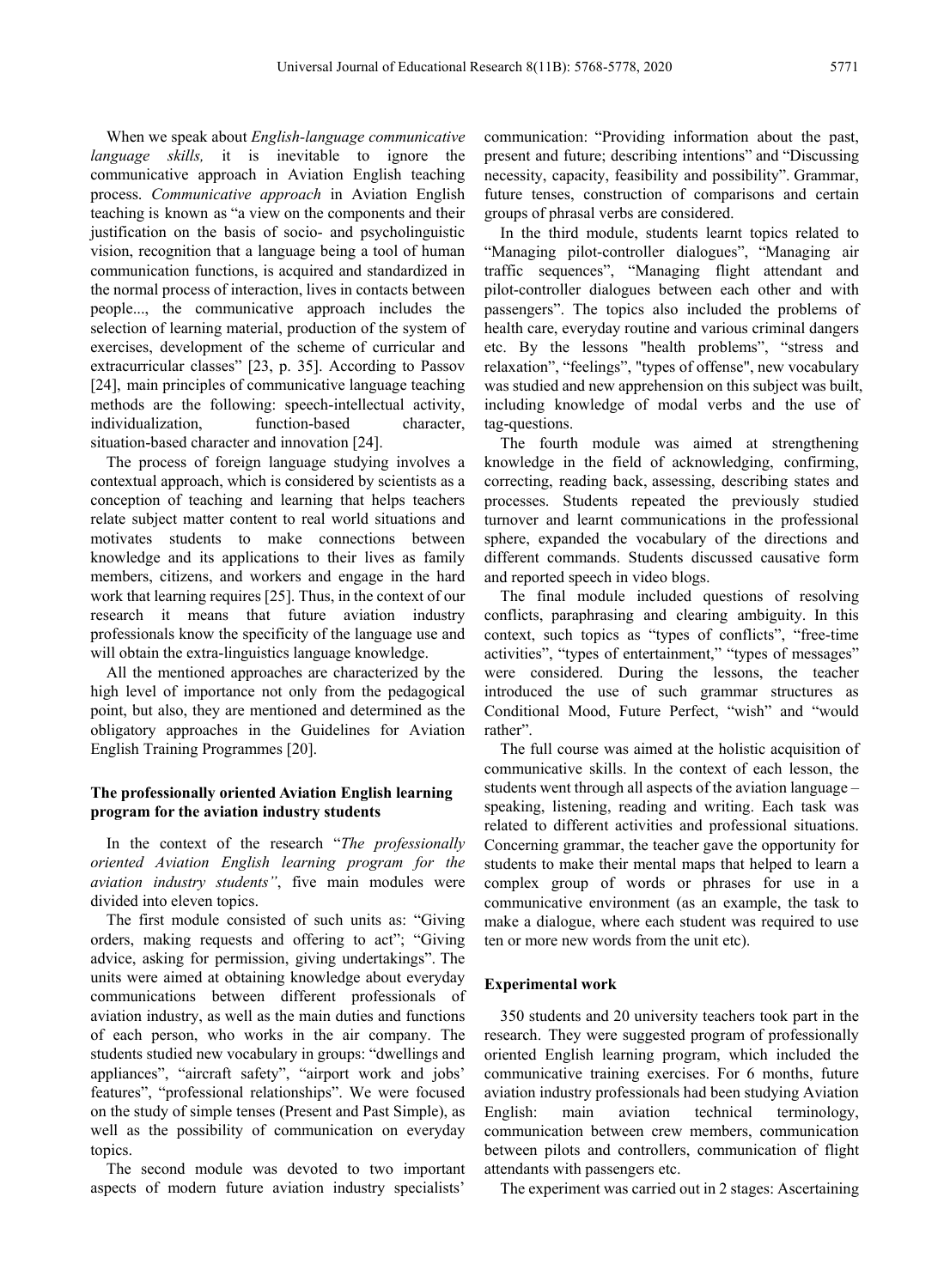stage and Formative stage. At the first stage, the diagnosis of levels of Aviation English communication skills was carried out by future specialists in the aviation industry. The first stage of the investigation included the online and paper questionnaire of future aviation industry professionals on the theme "Aviation English knowledge and communicative skills". The results of the questionnaire showed that only 10 percent of students were able to use main aviation technical terminology in their communication, these students knew the Aviation English specific terminology quite well and theoretically understood the purpose of communication between crew members, communication between pilots and controllers, communication of flight attendants with passengers, but they were lack of practice. The other 75 percent had very uncertain knowledge about Aviation English and its specifics though understood its priorities for their future professional activity. And the rest of the 15 percent did not quite consider vital importance of the Aviation English learning for future work and safety, but they were eager to learn it for understanding and clarifying their perception of this discipline.

We distinguished the indicators of Aviation English knowledge apprehension, communicative skills and percentage of future aviation industry professionals. These indicators are high, medium and basic levels. At the Ascertaining stage we conducted online and paper questionnaire of future aviation industry professionals on the theme "Effectiveness of the communicative training exercises using for Aviation English teaching".

The Formative stage included two phases: the first one was to pick out the appropriate and effective methods of professionally oriented Aviation English studying for future specialists in the aviation industry; the second phase provided the implementation of "The professionally oriented Aviation English learning program for the aviation industry students". In the context of the first phase it should be noted that modern pedagogical technologies of English language training of aviation industry specialists are based on a combination of linguistic and didactic constants and modern techniques are increasingly gaining international educational space [26]. In the process of the research, the teachers proposed students different types of communicative training exercises. In terms of organization of the process of mastering the system of exercises have been provided by:

- a) selection of appropriate exercises relevant to the nature of the skill and quality (mechanism), or other skills;
- b) determining the necessary sequence of exercises: mastering always goes through some stage and proceeds to the methodological basis of certain principles or rules;
- c) determining the ratio of exercises those or other types, species, subspecies and variants, because it determines the success of not less than the correct

sequence of exercises; d) the regularity of certain material;

d) the correct relation (relationship and interaction at all levels of the system [22].

The very interesting complex of exercises was developed by Ukrainian investigator O. Kovtun [27]. In the case of the of Aviation English teachers, the scientist suggested the following typology of exercises will be effective in professionally oriented English learning.

- 1. Exercises for the formation of extra-curricular skills operative memory development (memorizing and reproduction of words' groups, text fragments, "snow shaft", etc.). Work with such exercises is built on the principle of increasing difficulty. Students are encouraged to memorize and reproduce a series of words, numbers, word combinations with numerals, toponymies, Aircraft Identification, courses, flight levels, meteorological conditions. The number of words may vary (in the direction of increase), although it is advisable to follow the principle of  $7 \pm 2$ . Words can be selected on a thematic basis or arbitrarily. Exercises can be complicated by the task of switching from one language code to another. This mode of operation corresponds to the mode of operation of the pilot, who perceives flight information in English, but operates it in internal Ukrainian language.
- 2. Exercise on the clear accent development, speech fluency improvement (working out pronunciation of patter words, reproduction of patterns in the discourse of RTF, etc.). Particular attention should be paid to the language tempo, the correct accentuation of words, the clarity of the diction.
- 3. Exercises for the development of messages perceive skills in adverse conditions: at the background of different types of obstacles and specially created difficulties (simultaneous listening of the text and reversed order number counting, simultaneous listening of two different languages texts etc.). It is advisable to apply two language codes at the background of complications in the perception of information simultaneously, another option is the perception of information in English, but the information processing should be done in Ukrainian. Learning material perception obstacles may vary greatly.

4. Exercises for the listening ability development / perceive the discourse of RCA (listening to RTF fragment and recording missed words, determining the basic data on the flight run, RTF message apprehension in the context of complicated reception conditions, detection of inaccuracies (errors) in radio broadcasting, retention and reproduction of RTF fragments). The exercises involve a holistic perception and a complete (100%) apprehension of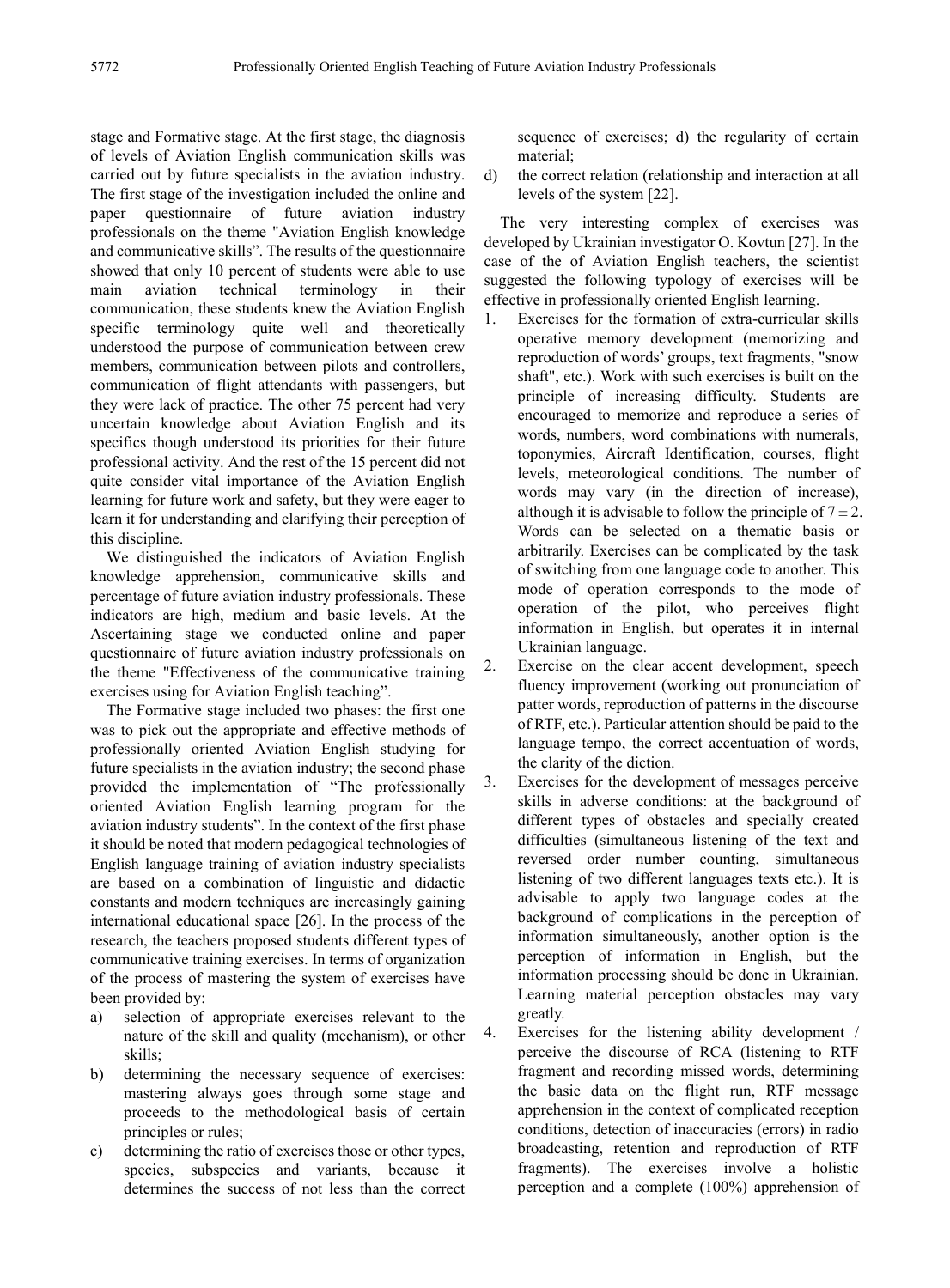the standard phraseology of the RCA from the first presentation. Skills which are formed during these exercises are as follows: full perception of voice messages; overcoming difficulties in apprehension audio messages, using the knowledge of basic RCA phraseology, code words, probable prognostication; perception of voice information in a natural and fast tempo; memorising and keeping of different intonation messages in the context of one-time presentation etc.

- 5. Skills-forming exercises to work up the perceived information in the RTF discourse form. The exercises involve listening to RTF fragments, their analysing and finding the communicative mistakes that have become a contributor to aviation events. Mastering the skills of finding errors in the RTF discourse and their future pilots' willingness to follow the radio communications procedures in their future professional activities.
- 6. Exercises for the RTF techniques training (listening to the RTF dialogue and replication of the air traffic controller, compilation of the RTF fragment on the release of the airplane track/landing, interpretation and simulation of RTF dialogues on the situation, which is proposed by the teacher of English aviation etc.). The systemic usage of such exercises can be complicated by the presentation of uncompleted information, which requires students not only speech skills, but also the involvement of professional intuition, analysis. It means that educational activities are approximated to professional.
- 7. Exercises for the reflexive-assessment skills formation in the application of RTF discourse (solving situational tasks). The tasks for which students have to apply the skills formed in the previous stages of study are solved. The inability to solve these tasks correctly and promptly (taking into account the expeditious index) indicates the need for further work on forming, adjusting or improving the ability to operate the RTF discourse. Self-reflection and assessment become powerful factors for motivation of students in this context [27].

The structure of the programme included the informational and interactive technologies of English teaching, actually the complexes of exercises which included on the development of video materials in a multidisciplinary television Studio in a team of teacher-student provides an opportunity for a comprehensive study of a specific topic [26]. Different types, species and varieties of exercises were performed in a sequence and in such numbers that take into account the regularities of formation of abilities and skills in various types of speech activity. The highest possible level of knowledge of the OIA should be provided under specified conditions [28].

The exercises ensure the development of communication skills in close to real professional situations, they were based on the principles of intense immersion in the speech situation; exercises provided a rich aviation terminology dialogue and informing; the teacher acted as a director, who asked to play different professional situations students' tasks was to recreate a communicative situation using the appropriate vocabulary, taking into account the correct grammatical formulation of statements, etc.

The vocabulary exercises were developed taking into account the vocabulary teaching practices presented by M. Celce-Murcia and L. McIntosh, the main basis of which is to study the vocabulary in the context of communicative situations [29].

We accomplished the teaching process with the complex of methods, such as the Grammar-Translation method, task-based learning, communicative language teaching, audio-lingual method, suggestopaedia, the total physical response, structural-situational teaching, person-oriented situations etc.

The examples of exercises will demonstrate the approaches which have been used during research and their realisation within the class activities.

1. Exercise for a communicative activity:

- What: helps to create an information gap
- What for: to make communication necessary
- How: simulating real-life situations.
- 2. Example of activities

| <b>Activity Name</b>                            | Task Purpose                                                                      |                                   |  |
|-------------------------------------------------|-----------------------------------------------------------------------------------|-----------------------------------|--|
| Picture Description                             | to check how well students can make themselves clear                              |                                   |  |
| Listening for Confirmation and<br>Clarification | to check how well students can confirm and clarify                                | Radiotelephony recording          |  |
| Speculation and Anticipation                    | to check how well students can speak on the reasons and<br>consequences           | Video                             |  |
| Problem Solving Role-play                       | to check how well students can report the situation and<br>state their intentions | Cards with non-routine situations |  |

**Table 1.** Types of activities, purposes and learning tools for students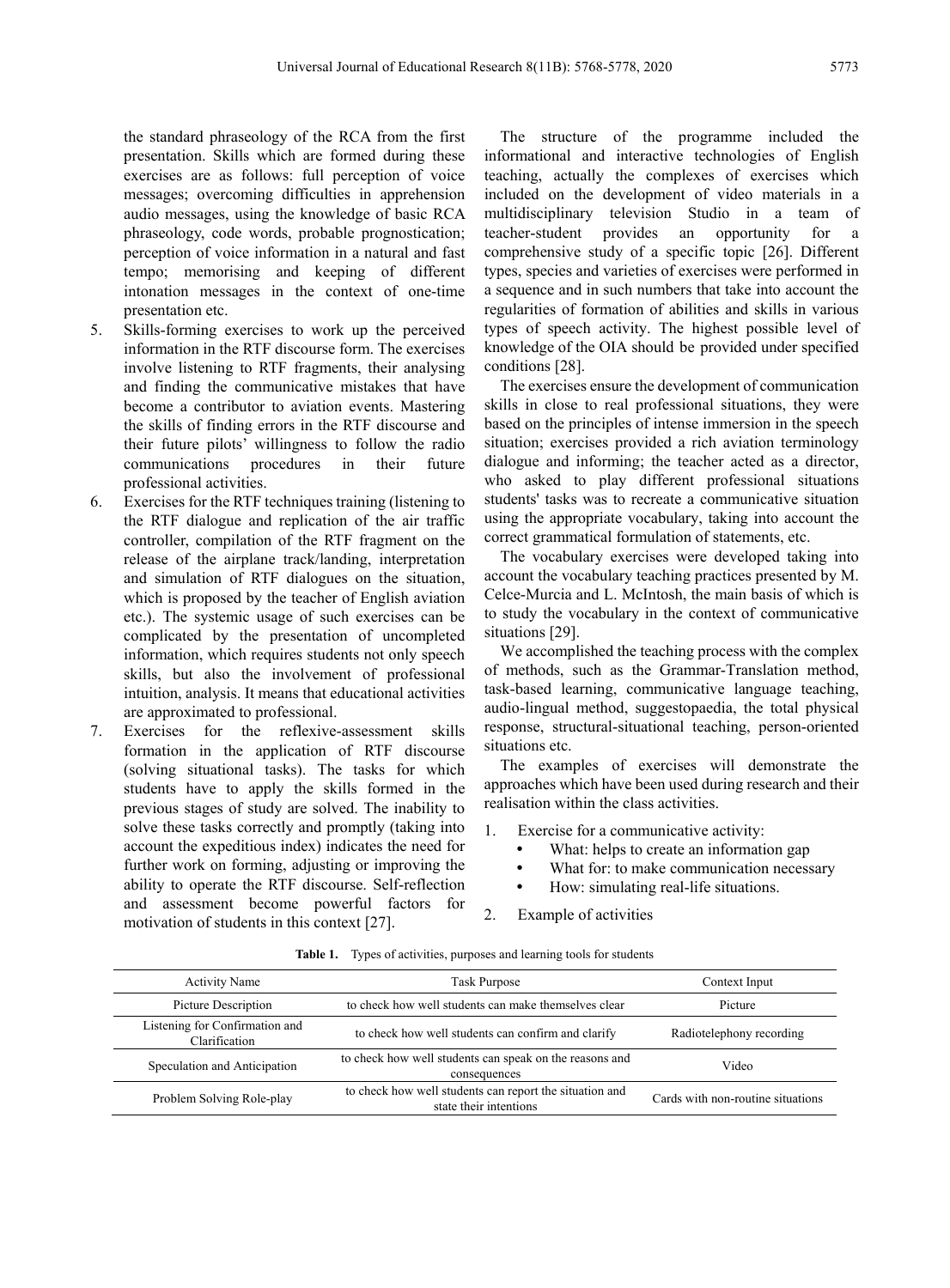| Check-in Assistant                                                             | Passenger                                                   |  |  |
|--------------------------------------------------------------------------------|-------------------------------------------------------------|--|--|
| • Show your ticket, please?                                                    | $\bullet$ I've got an e-ticket.                             |  |  |
| • Let me look through your passport, please?                                   | • I'm afraid that I've forgotten passport. Is it obligatory |  |  |
| • I should inform you, that your passport has expired.                         | to show you it?                                             |  |  |
| • Do you have another document of identification? Let me see it. Thanks a lot. | • Look at these documents, the ticket should be in.         |  |  |
| • I'm afraid it won't go with the requirements.                                | • Is it possible to get a near window seat?                 |  |  |
| • May I have a look to your child's birth certificate?                         | • I requested a child-seat bell for infants. Can you check  |  |  |
| • Do you have a carry-on bag?                                                  | to confirm?                                                 |  |  |
| • Excuse me, but you are afraid that bag exceeds the size restrictions.        | • My child is a fraid of the security check in? Can I take  |  |  |
| • What class are you travelling on?                                            | my child through security with me?                          |  |  |
| • Do you know the number of the flight? What is the number of the gate you     | • Is the boarding on time?                                  |  |  |
| are boarding on?                                                               | • Is the serving meal on board vegetarian?                  |  |  |
| • Your flight is expected to take off on time. Don't be late please.           | • Will they be showing an inflight movie or just few        |  |  |
| • Unfortunately, your flight has been delayed by half an hour.                 | advertisement blocks?                                       |  |  |
| • Dear passengers, Flight 347E to Oslo has been canceled.                      | • Where can I find a luggage assistant?                     |  |  |
| • Have a nice flight.                                                          | • Can I keep my cell phone on board on?                     |  |  |

| <b>Table 2.</b> Communicative phrases and vocabulary for students |  |
|-------------------------------------------------------------------|--|
|-------------------------------------------------------------------|--|

- 3. The students are proposed to learn different *communicative phrases and vocabulary* (for example: see in Table 2).
- 4. The activity of the *communication training exercises* can include the following interpretations.

Sample of Conversation 1:

Check-in Assistant: Hi. Are you flying to San Francisco tonight?

Passenger: Yes, I have my ticket with me. And I also have the electronic variant of it. Should I show you both of them?

Check-in: Oh, no, the one of it will be enough!

Passenger: Here you are.

Check-in: Great. Now I need to see your passport as well.

Passenger: Excuse me, please, but I was informed that if I have an e-ticket the passport won't be in your need. Oh, that'll be awful, if it's not so!

Check-in: Don't worry, please. Everything is ok. I just need the correct spelling of your name, so I can find you on the computer.

Passenger: Oh, many thanks! It's Cornier. Elisabeth Cornier.

Check-in: Great. Everything is correct now and I've found you in the list of passengers. Here we are. Oh, you're travelling with a child today.

Passenger: Yes, with my nephew Brain. He's 10 years old.

Check-in: All right. Will you show me your nephew's birth certificate to prove that he is under 16 years of age.

Passenger: Here you are. Take please.

Check-in: Thank you. Do you have the over-sized luggage or are you just checking these two small-sized bags today?

Passenger: Yes, only these two of my carry-on baggage. Check-in: All right. Now you can go to the boarding gate's room and wait.

Passenger: Thank you so much! Have a good day!

Check-in: So, do you! Here is your boarding pass. Remember, that you are obliged to be at the gate one hour prior to boarding time. Don't be late please. Our flight crew will have some special instructions for take-off and landing.

### Sample of Conversation 2:

Here are some communicative phrases to practice announcing and giving information about flight.

*Crew or Capitan greetings:* Good morning (day, evening), ladies and gentlemen!

We sincerely welcome you aboard the airplane Rai-jet (airplane type) of the airline Muldy-airlines (airline name), which flies to New York. Please place all your belongings under a front chair or on shelves. Thank you for your cooperation.

*Board assistant's or Capitan's instructions:* Good morning (day, evening), ladies and gentlemen! We apologize for the flight delay and inconvenience caused to you. We sincerely welcome you aboard the airplane 347-airrobus of the Rink airline, which flies to Rime to Italy. Flight time 2 hours 10 minutes. Airplane commander William Sword. Senior Flight Attendant Jack Frankey. Our crew will do their best to make your flight enjoyable and comfortable. Ladies and Gentlemen! Please pay attention to the monitors and carefully watch the video showing the safety rules on board the aircraft. Thank you for your cooperation.

After the introduction of *"The professionally oriented Aviation English learning program for the aviation industry students"*, we've got the following changes in the Aviation English communicative language skills: at the final stage of the study, a comparative characterization of the level of communicative language skills of future aviation industry professionals was compared with the ascertaining stage. For the realization of the research we used the methodology described in Section "proposed methods and approaches" to find out the changes that have occurred in the levels of communicative language skills of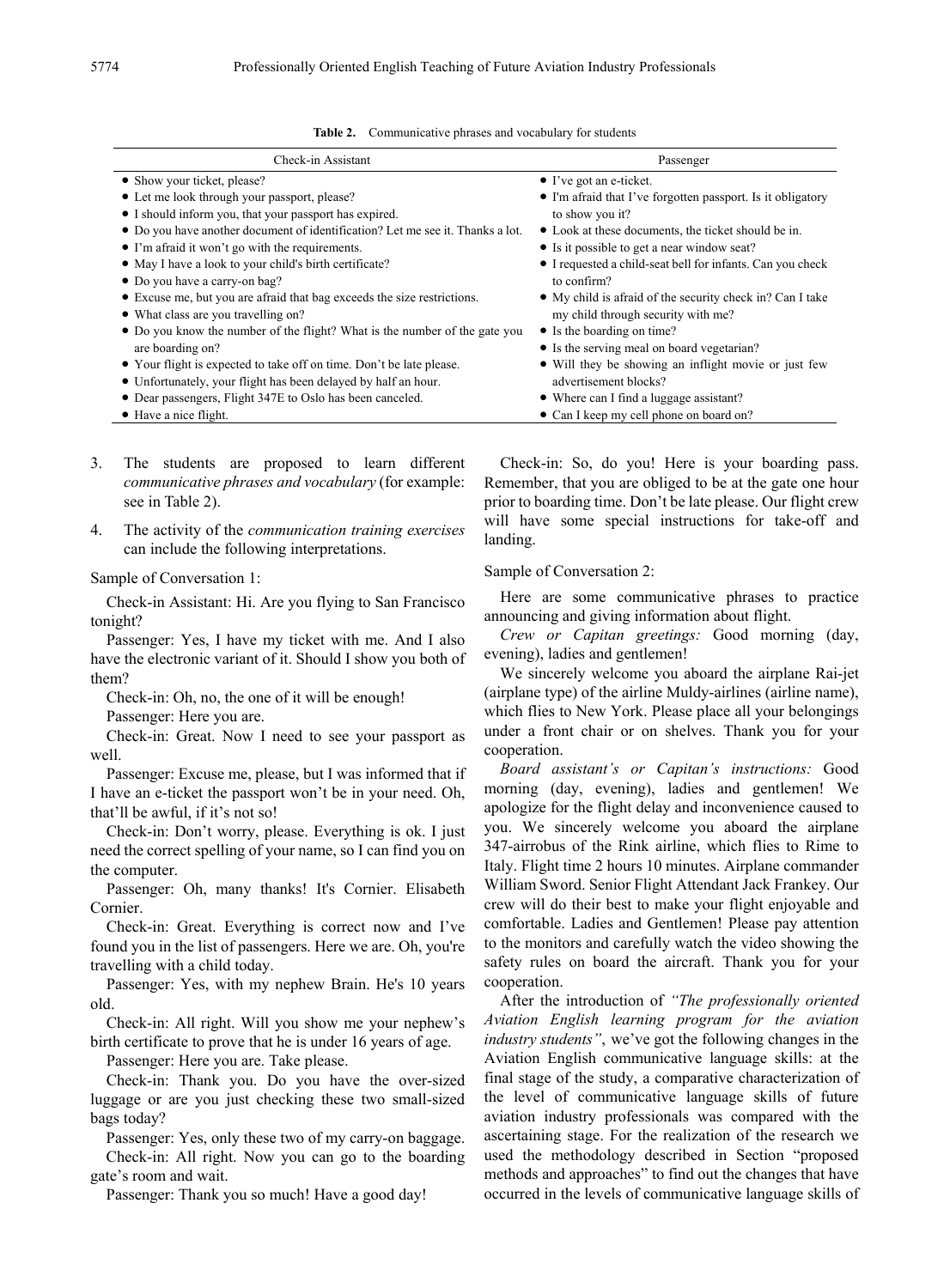future aviation industry professionals in the experimental groups. The overall integrative indicator of communicative language skills of future aviation industry professionals was determined according to the Aviation English communicative language skills criteria: a language proficiency testing process develop; ELEs and SMEs gathered to work on the same air; Teams of ELEs/SMEs interlocutors made up; Teams of ELEs/SMEs raters made up; Interlocutors and Raters trainee; Administrative and security procedures develop; Trailing and surveys carried out; Record-keeping system develop; Clear and documented separation of both training and testing services provided by CIPE), which is attaining and maintaining the

language proficiency defined as ICAO Operational Level 4 (ICAO) (Table 3).

The analysis of the tasks of the control phase of the experiment made it possible to compare the results obtained at the beginning and end of the experimental work and to record a significant increase in the levels of future aviation industry professionals' communicative language skills from the experimental contingent, as well as certain changes in the control groups (CG). Comparative quantitative data on the levels of future aviation industry professionals' communicative language skills in the control and experimental groups (EG) are shown in Table 4.

**Table 3.** Systemized descriptors from the ICAO Rating Scale at Level 4

| <b>Descriptors</b>     | <b>Explanations</b>                                                                                                                                                                                                                                                                                                                                                                                                                                                                                                                                                                                                                                                                                                                                                                |  |  |
|------------------------|------------------------------------------------------------------------------------------------------------------------------------------------------------------------------------------------------------------------------------------------------------------------------------------------------------------------------------------------------------------------------------------------------------------------------------------------------------------------------------------------------------------------------------------------------------------------------------------------------------------------------------------------------------------------------------------------------------------------------------------------------------------------------------|--|--|
| Vocabulary             | Vocabulary includes individual words and fixed expression. Vocabulary can be classified by the<br>domains of meaning to which it refers. While memorizing phraseologies is neither an acceptable<br>means of demonstrating language proficiency nor an effective or recommended language learning<br>strategy, it is undeniable that context is a relevant factor in language proficiency.                                                                                                                                                                                                                                                                                                                                                                                         |  |  |
| Pronunciation          | The six levels of pronunciation descriptors are applicable at all levels to native and non-native<br>speakers. This implies that native English speakers may demonstrate Elementary Level 2 proficiency<br>if their regional dialect is so localized that it is not readily understood by those outside of that<br>particular region. On the other hand, speakers whose speech patterns clearly identify them as<br>non-native speakers (having a so-called "accent") may demonstrate Expert Level 6 proficiency.                                                                                                                                                                                                                                                                  |  |  |
| Grammatical structures | Relevant grammatical structures and sentence patterns are determined by language functions<br>appropriate to the task. Users may refer to the communicative aeronautical language functions, to the<br>list of controller communicative tasks and to the classification of basic and complex structures in<br>Appendix B of Doc 9835-AN/435 for guidance [32]. Language teaching specialists generally<br>categorize grammatical errors into two classes: "global" and "local". Global errors are those which<br>interfere with meaning; local errors are those which do not interfere with meaning.                                                                                                                                                                               |  |  |
| Fluency                | For our purposes, fluency is intended to refer to the naturalness of the flow of speech production, the<br>degree to which comprehension is hindered by any unnatural or unusual hesitancy, distracting starts<br>and stops, distracting fillers (em huh  er ) or inappropriate silence. Levels of fluency will be<br>most apparent during longer utterances in an interaction. They will also be affected by the degree of<br>expectedness of the preceding input which is dependent on familiarity with scripts.                                                                                                                                                                                                                                                                 |  |  |
| Comprehension          | This skill refers to the ability to listen and understand. In air traffic control communications, pilots<br>rely on the clear and accurate information provided by controllers for safety. It is not sufficient for air<br>traffic controllers to be able to handle most pilot communications; they must be ready for the<br>unexpected. Similarly, pilots must be able to understand air traffic controller instructions, especially<br>when these differ from what a pilot expects to hear. It is during complications in aviation that<br>communications become most crucial, with a greater reliance upon plain language. While<br>comprehension is only one out of six skills in the Rating Scale, it represents half of the linguistic<br>workload in spoken communications. |  |  |
| Interactions           | Because radiotelephony communications take place in a busy environment, the communications of<br>air traffic controllers and pilots must not only be clear, concise and unambiguous, but appropriate<br>responses must be delivered efficiently and a rapid response time is expected. The interactions skill<br>refers to this ability, as well as to the ability to initiate exchanges and to identify and clear up<br>misapprehension s.                                                                                                                                                                                                                                                                                                                                        |  |  |

**Referenced from:** MANUAL on the English Language Proficiency Assessment (ICAO language proficiency requirements) Electronic resource: https://www.caa.md/files/2014\_03/616.pdf

|  |  |  |  | Table 4. The levels of communicative language skills of future aviation industry professionals in the control and experimental groups (%) |  |
|--|--|--|--|-------------------------------------------------------------------------------------------------------------------------------------------|--|
|--|--|--|--|-------------------------------------------------------------------------------------------------------------------------------------------|--|

| Levels     |      | Ascertaining stage       |                  |      | Formative stage  |
|------------|------|--------------------------|------------------|------|------------------|
|            | EG   | CG <sub>O1</sub>         | CG <sub>Q2</sub> | EG   | CG <sub>Q1</sub> |
| High       | -    | ۰                        |                  | 28.5 | 6.8              |
| Sufficient | ۰    | $\overline{\phantom{a}}$ | 17               | 33.4 | 15.6             |
| Average    | 31.9 | 28.0                     | 57.3             | 21.6 | 48.4             |
| Low        | 68.1 | 72.0                     | 23               | 16.5 | 30.2             |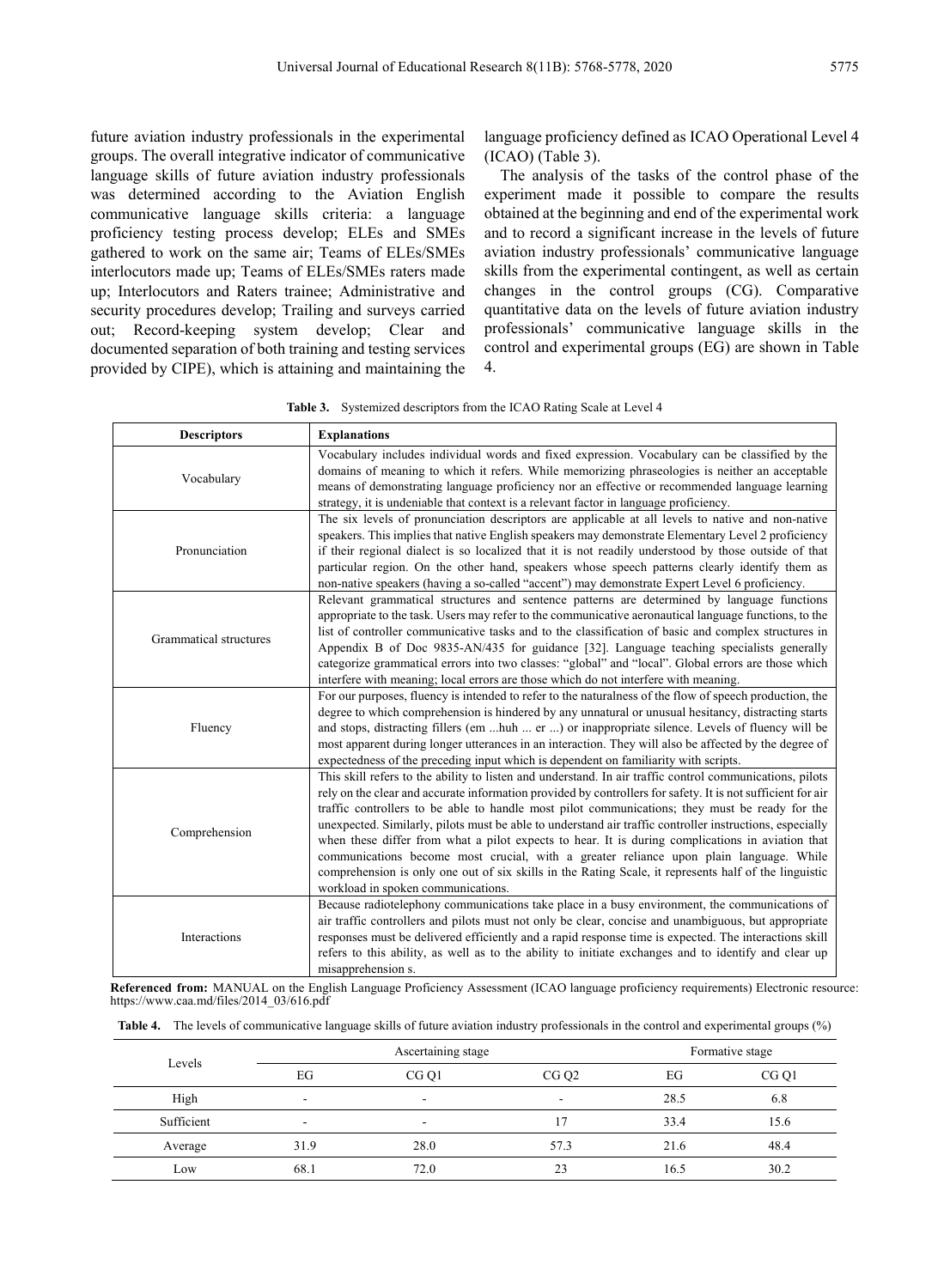The results in the table 4 show quantitative changes in the levels of future aviation industry professionals' communicative language skills in both groups. However, the positive dynamics of increasing levels of future aviation industry professionals' communicative language skills are statistically significant only in the experimental group of students. The data obtained and presented in the table convincingly prove that in the conditions of using the experimental work of future aviation industry professionals' communicative language skills, a high level of future aviation industry professionals' communicative language skills has been achieved. As we can see from the table 4, the differences in the quantitative data of students of control groups Q1 (ascertaining stage) and Q2 (forming stage) were insignificant. Consequently, the traditional English teaching methods did not contribute to the high level of future aviation industry professionals' communicative language skills.

An analysis of the level dynamics showed that 28.5% of the experimental and 6.8% of students in the control groups (Q2) reached a high level of communicative language skills, whereas at the initial stage no students in both groups were found at this level. As we can see, the positive impact of the implemented program of future aviation industry professionals' communicative language skills of the experimental group improved their communicative language skills. Thus, if there were no high and sufficient levels of future aviation industry professionals' communicative language skills at the beginning of the experiment, then at the end of the experimental work, these results changed and were respectively 28.5% and 33.4% (EG) and 6.8% and 15.6%, respectively (CG). The average level at the initial stage of the experiment was 31.9% (EG) and 28% (CG), while the final results were 21.6% (EG) and 48.4% (CG). The shifts in low-level indicators are particularly evident. If at the beginning of the experiment they were respectively 68.1% (EG) and 72% (CG), then at the end these results decreased significantly in the experimental groups - 16.5% (EG) and only 30.2% were in the control groups, which can be explained by the spontaneous socialization, as well as the peculiarities of the influence of the traditional English language teaching process on the future aviation industry professionals' communicative language skills in the control group.

## **4. Discussion**

The problem of the Aviation English Teaching has been discussed by modern scientists in different aspects: A. Borowska, M. Lączek, P. Szerszeń indicated the Basic types of learning through modern technologies in specialized contexts [30]; D. Bowen, worked over the contextualizing Pronunciation Practice in the ESOL Classroom [10]; M. Mc Grath provided the recommendations for "A Training Course for Teachers of Aviation Technical English" [18]; A. Kukovec studied the

Teaching Aviation English and Radiotelephony communication in line with the newly established International Civil Aviation Organization [19]; O. Petrashchuk and O. Vasiukovych analysed the linguistic profile of Aviation English language within the training courses [31]. All the proposed investigations paid their attention to Aviation English Teaching, but these works required more concrete investigations on program content and structure of future aviation industry professionals. All of these studies are concerned to different aspects of Aviation English Teaching, Aviation Technical English etc. Some authors worked over recommendations for Training Course for Teachers of Aviation Technical English but do not present the communicative training method or exercises. The typology of O. Kovtun [27] is very useful for the choice of the most appropriate exercises to use in the context of communicative and competence approach, which were leading within our research.

The expected results of the study predicted positive dynamics of changes in the levels of understanding, perception and mastery of professionally oriented English. We followed these changes only after the implementation of "The professionally oriented Aviation English learning program" for the aviation industry students. Unlike the communicative exercises that were practiced earlier, the program was characterized by its structure and greater adaptability to communication-oriented methods of Aviation English Teaching.

In view of this, our study was the first to offer a comprehensive program describing the methods and exercises for the effective mastering of professionally oriented aviation English by future aviation professionals. The provided research showed that in Aviation industry the professionally oriented Aviation English Teaching has certain peculiarities caused by the choice of the student of the relevant specialty. Thus, future pilots, air traffic controllers, engineers of the aviation industry have special requirements for mastering them in special aviation English. In accordance with paragraph 1, 2 9 and 4, Amendments 164 to Appendix A of Doc 9835-AN/435 [32], adopted by the International Civil Aviation Organization (ICAO) on November 27, 2003, starting March 5, 2008, airplane and helicopter pilots, air traffic controllers and air station operators should be able to communicate in English and understand it at the fourth working level of the six identified (the fourth level is minimum sufficient for language support of international flights x routes). The working level provides effective communication on general, specific and work-related topics. The ICAO Qualification Scale was developed to develop the requirements for mastering the common English language research group PRICE SG (Proficiency Requirements in the Common English Study Group), initiated by the ICAO Air Navigation Commission. The emergence of these documents is the result of an analysis of aviation incidents, one of the reasons is lack of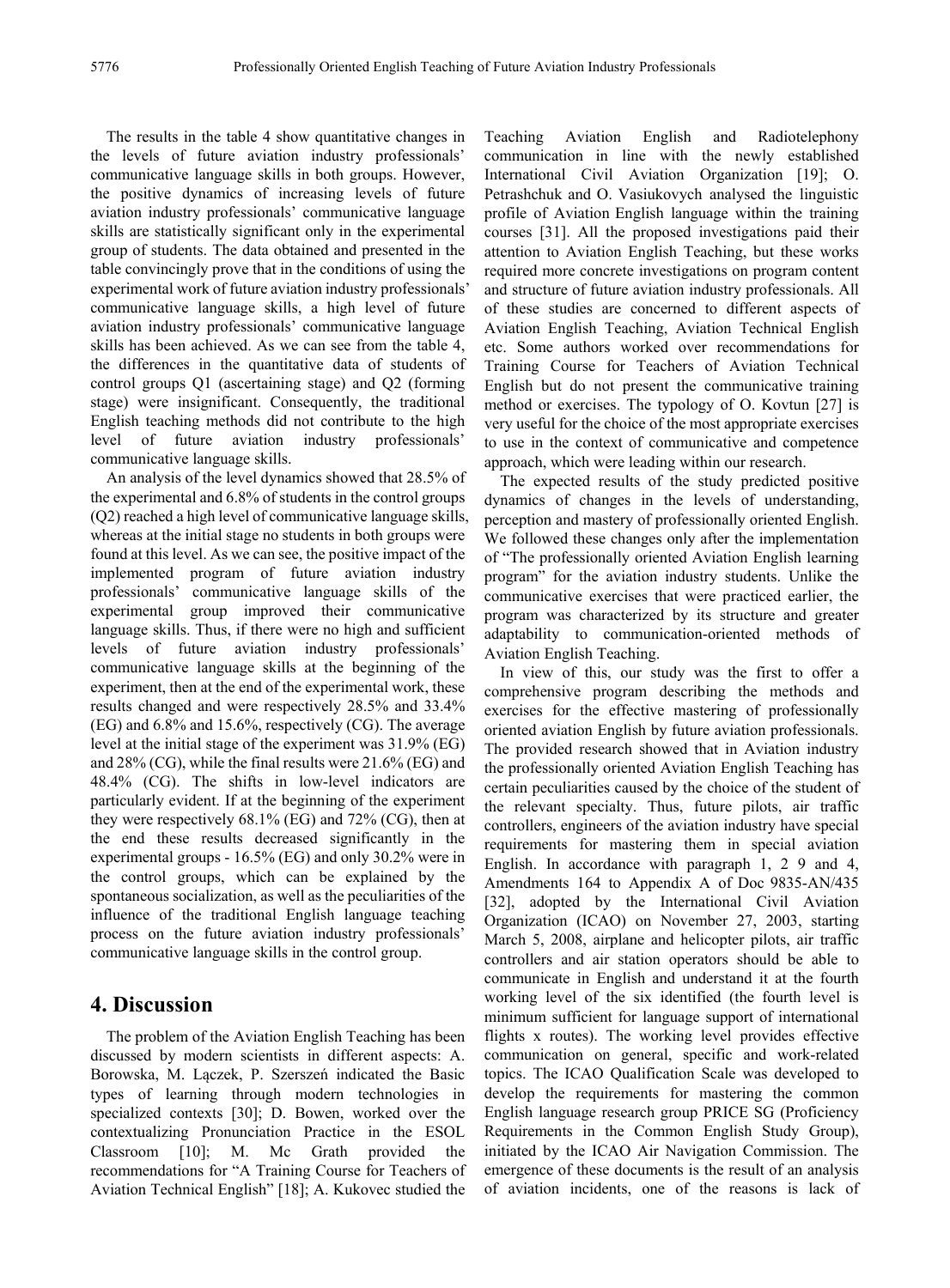language proficiency to fulfil their functional responsibilities.

Thus, Aviation English language teaching is of special importance for aviation professionals training as they are a prerequisite for international flights, defined by ICAO for all countries. The implemented research made it possible to distinguish positive practice of introduction the "*The professionally oriented Aviation English learning program for the aviation industry students",* the content of which was developed on the basis of Guidelines for Aviation English Training Programmes and with modern practice of communicative training exercises and when the three main approaches were considered (competence, communicative and contextual).

# **5. Conclusions**

The study proved out the importance of the Aviation English teaching of future aviation industry professionals, the effective approaches to professionally oriented Aviation English teaching are distinguished as the dominative; the communicative training methods, which were suggested to improve English language proficiency of future aviation industry professionals has proved out its quality and effectiveness. "*The professionally oriented Aviation English learning program for the aviation industry students*", which was developed by the author in the process of investigation promotes further proficiency of future aviation industry professionals and is a significant in contributing to air transportation safety.

The development of English-language communicative language skills of future aviation industry professionals to the high point demands the organization of a qualitative foreign-language educational milieu of universities, which should help students to adapt to the English-language academic, professional and information environment. Intensive development of teaching and informational technologies in the context of educational dimension requires future aviation industry professionals' constant and active implementation in the daily practice of teaching, especially communicative training exercises. Therefore, the suggested investigation doesn't not completely reveal all the aspects of professionally oriented English teaching, as the critical approach in Aviation English teaching is not analysed, the problems of cultural interaction are not discussed, thus these points will be the subject of further scientific researches.

# **Acknowledgments**

The authors thank the National Aviation University for given opportunity to conduct student surveys. All the participants who took part in the research knew about the experiment and were informed about it by the author and administration. They were also informed about terms and

conditions of the research carried out and all of the participants of the research agreed to participate in it voluntarily.

# **REFERENCES**

- [1] State of Global Aviation Safety, ICAO, Safety Reports, 2019. Online available from:https://www.icao.int/safety/Pages/Sa fety-Report.aspx
- [2] Terminology of European Education and Training Policy: a selection of 100 key terms / CEDEFOP, European Centre for the Development of Vocational Training, Luxembourg, Office for Official Publications of the European Communities, 2008.
- [3] European Union Aviation Safety Agency. Online available from https://www.easa.europa.eu/
- [4] S. Höhne. IT in general Aviation: Pen and Paper vs. Bits and Bytes, Germany, Hannover, Shhoehne.net, 2014.
- [5] P. Krämer. Chicago Convention, 50<sup>th</sup> Anniversary Conference, Chicago, October 31 – November 1, 1994. Online available from: https://www.wipo.int/edocs/lexdocs/ treaties/en/icao-ca/trt\_icao\_ca\_001en.pdf
- [6] European Aviation A framework for driving performance improvement, High Level Group for the Future European Aviation Regulatory Framework Founded by EC-Commissioner Jacques Barrot, 2007. Online available from: http://ec.europa.eu/transport/air\_portal/traffic\_management/ traffic\_management/ses/doc/2007\_07\_06\_hlg\_report.pdf
- [7] FIPF Liege, Belgium, 2016. Online available from: https://www.mije.com/auberge-jeunesse-paris/congres-fipfde-liege-2016
- [8] EDULEARN2018. Palma de Majorca, Spain; Ibero-American World Cadiz, Spain 2018, 2018. Online available from: https://iated.org/edulearn18/announcement
- [9] A. Schleicher. Preparing Teachers and Developing School Leaders for the 21st Century: Lessons from around the World, Paris, OECD Publishing, 2012. DOI: https://doi.org/10.1787/9789264174559-en.
- [10] D. J. Bowen. Contextualizing Pronunciation Practice in the ESOL Classroom. Teaching English as a Second or Foreign Language. M. Celce-Murcia & L. McIntosh [Eds], Los Angeles: Newbury House Publishers, Inc., 1989.
- [11] O. Tarnopolsky. Constructivist Blended Learning Approach to Teaching English for Specific Purposes, A. Borowska [Ed.], London, Versita, 2012.
- [12] H. Widła, & M. Twardoń. Computer Based Teaching in Distance Learning Department of Philological Faculty, Journal of Medical Informatics and Technologies/ Supplement: Distance Learning Technologies, Vol. 9, 2005.
- [13] M. Liu, & R. Kleinsasser. Fostering online professional development between EFL preservice and in-service teachers: Affordances and challenges, Teaching and learning, Vol. 38, No. 2, 29-64, 2014.